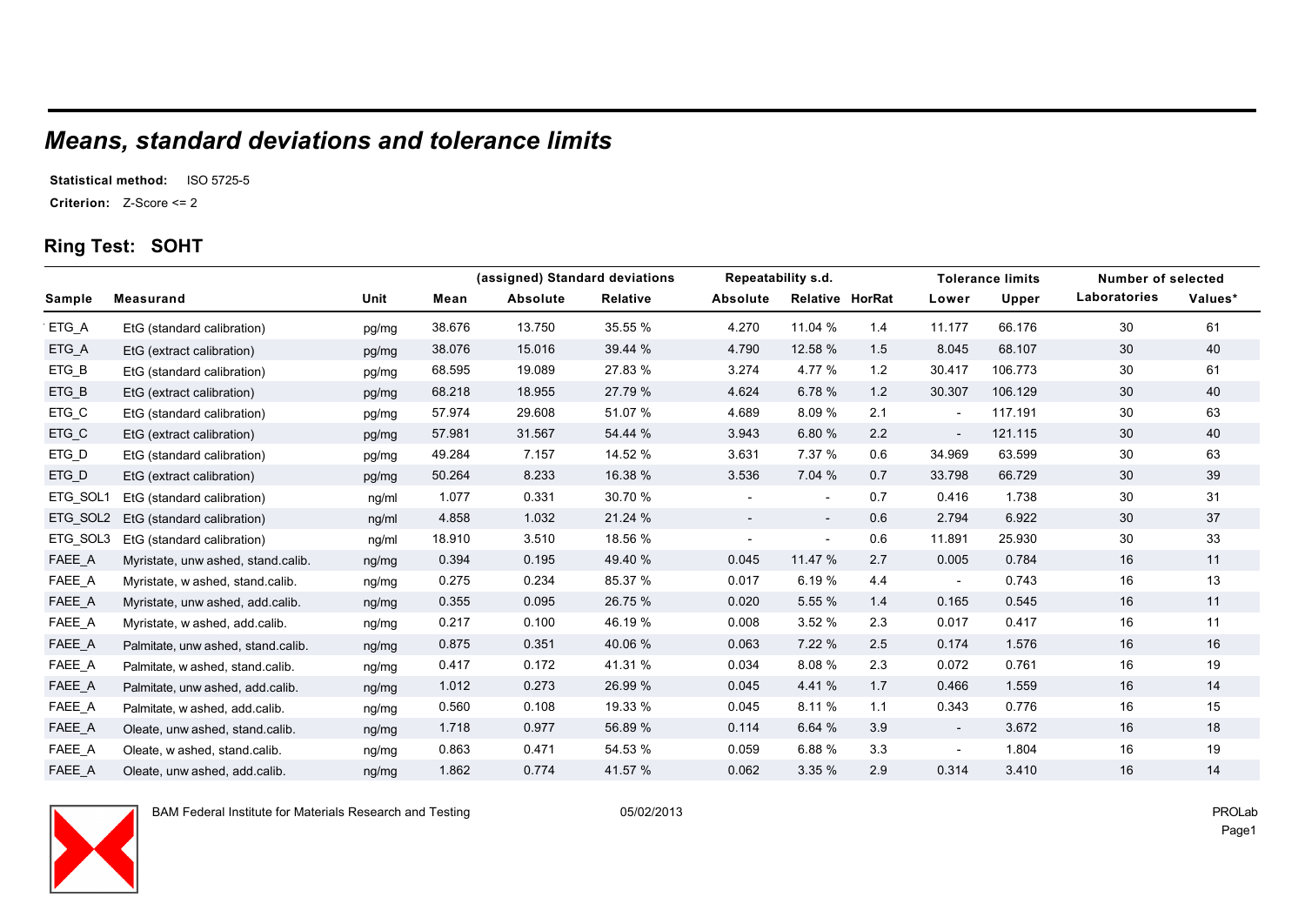### **Ring Test: SOHT**

|        |                                    |       | (assigned) Standard deviations |          | Repeatability s.d. |          |                 |     | <b>Tolerance limits</b>  | Number of selected |              |         |
|--------|------------------------------------|-------|--------------------------------|----------|--------------------|----------|-----------------|-----|--------------------------|--------------------|--------------|---------|
| Sample | Measurand                          | Unit  | Mean                           | Absolute | <b>Relative</b>    | Absolute | Relative HorRat |     | Lower                    | Upper              | Laboratories | Values* |
| FAEE_A | Oleate, w ashed, add calib.        | ng/mg | 1.073                          | 0.380    | 35.45 %            | 0.064    | 5.95 %          | 2.2 | 0.312                    | 1.834              | 16           | 15      |
| FAEE_A | Stearate, unw ashed, stand.calib.  | ng/mg | 0.244                          | 0.174    | 71.15 %            | 0.030    | 12.16 %         | 3.6 | $\sim$                   | 0.592              | 16           | 16      |
| FAEE_A | Stearate, w ashed, stand calib.    | ng/mg | 0.129                          | 0.057    | 44.11 %            | 0.017    | 13.01 %         | 2.0 | 0.015                    | 0.243              | 16           | 17      |
| FAEE_A | Stearate, unw ashed, add.calib.    | ng/mg | 0.231                          | 0.159    | 68.89 %            | 0.024    | 10.33 %         | 3.5 | $\overline{\phantom{a}}$ | 0.549              | 16           | 14      |
| FAEE_A | Stearate, w ashed, add.calib.      | ng/mg | 0.126                          | 0.037    | 29.37 %            | 0.007    | 5.32 %          | 1.3 | 0.052                    | 0.199              | 16           | 15      |
| FAEE B | Myristate, unw ashed, stand.calib. | ng/mg | 0.059                          | 0.024    | 40.84 %            | 0.006    | 10.42 %         | 1.7 | 0.011                    | 0.107              | 16           | 15      |
| FAEE_B | Myristate, w ashed, stand.calib.   | ng/mg | 0.050                          | 0.014    | 28.46 %            | 0.004    | 8.09 %          | 1.1 | 0.022                    | 0.079              | 16           | 13      |
| FAEE_B | Myristate, unw ashed, add calib.   | ng/mg | 0.080                          | 0.036    | 45.28 %            | 0.006    | 7.64 %          | 1.9 | 0.008                    | 0.152              | 16           | 13      |
| FAEE_B | Myristate, w ashed, add calib.     | ng/mg | 0.075                          | 0.043    | 57.22 %            | 0.007    | 8.93 %          | 2.4 | $\overline{\phantom{a}}$ | 0.161              | 16           | 11      |
| FAEE_B | Palmitate, unw ashed, stand.calib. | ng/mg | 0.210                          | 0.120    | 57.23 %            | 0.019    | 9.06 %          | 2.8 | $\sim$                   | 0.451              | 16           | 19      |
| FAEE_B | Palmitate, w ashed, stand calib.   | ng/mg | 0.133                          | 0.077    | 57.71 %            | 0.013    | 9.89%           | 2.7 | $\overline{\phantom{a}}$ | 0.288              | 16           | 19      |
| FAEE_B | Palmitate, unw ashed, add calib.   | ng/mg | 0.300                          | 0.085    | 28.25 %            | 0.030    | 10.06 %         | 1.5 | 0.130                    | 0.469              | 16           | 15      |
| FAEE_B | Palmitate, w ashed, add.calib.     | ng/mg | 0.203                          | 0.057    | 28.09 %            | 0.015    | 7.53 %          | 1.4 | 0.089                    | 0.318              | 16           | 15      |
| FAEE_B | Oleate, unw ashed, stand.calib.    | nq/mq | 0.398                          | 0.234    | 58.75 %            | 0.051    | 12.71 %         | 3.2 | $\sim$                   | 0.866              | 16           | 17      |
| FAEE_B | Oleate, w ashed, stand.calib.      | ng/mg | 0.232                          | 0.122    | 52.70 %            | 0.026    | 11.32 %         | 2.6 | $\overline{\phantom{a}}$ | 0.476              | 16           | 17      |
| FAEE_B | Oleate, unw ashed, add.calib.      | ng/mg | 0.427                          | 0.201    | 47.13 %            | 0.043    | 10.06 %         | 2.6 | 0.024                    | 0.829              | 16           | 15      |
| FAEE_B | Oleate, w ashed, add calib.        | ng/mg | 0.277                          | 0.131    | 47.19 %            | 0.023    | 8.34 %          | 2.4 | 0.016                    | 0.539              | 16           | 15      |
| FAEE_B | Stearate, unw ashed, stand.calib.  | ng/mg | 0.088                          | 0.076    | 86.44 %            | 0.019    | 21.30 %         | 3.8 | $\overline{\phantom{a}}$ | 0.241              | 16           | 15      |
| FAEE_B | Stearate, w ashed, stand.calib.    | ng/mg | 0.045                          | 0.015    | 32.67 %            | 0.007    | 14.68 %         | 1.3 | 0.016                    | 0.074              | 16           | 15      |
| FAEE_B | Stearate, unw ashed, add calib.    | ng/mg | 0.082                          | 0.062    | 75.51 %            | 0.015    | 17.96 %         | 3.2 | $\overline{\phantom{a}}$ | 0.205              | 16           | 15      |
| FAEE_B | Stearate, w ashed, add.calib.      | ng/mg | 0.047                          | 0.020    | 41.69 %            | 0.005    | 10.77 %         | 1.6 | 0.008                    | 0.086              | 16           | 15      |
| FAEE_C | Myristate, unw ashed, stand.calib. | ng/mg | 0.016                          | 0.019    | 123.71             | 0.013    | 81.45 %         | 4.1 | $\overline{\phantom{a}}$ | 0.054              | 16           | 9       |
| FAEE_C | Myristate, unw ashed, add.calib.   | ng/mg | 0.032                          | 0.034    | 106.71             | 0.011    | 33.69 %         | 4.0 | $\overline{\phantom{a}}$ | 0.101              | 16           | 9       |
| FAEE_C | Palmitate, unw ashed, stand.calib. | ng/mg | 0.017                          | 0.008    | 47.29 %            | 0.005    | 26.17 %         | 1.6 | 0.001                    | 0.034              | 16           | 11      |
| FAEE_C | Palmitate, unw ashed, add.calib.   | ng/mg | 0.045                          | 0.039    | 86.48 %            | 0.010    | 21.81 %         | 3.4 | $\overline{\phantom{a}}$ | 0.124              | 16           | 13      |
| FAEE_C | Oleate, unw ashed, stand.calib.    | ng/mg | 0.034                          | 0.022    | 63.83 %            | 0.006    | 19.02 %         | 2.4 | $\sim$                   | 0.078              | 16           | 12      |
| FAEE_C | Oleate, unw ashed, add.calib.      | ng/mg | 0.054                          | 0.040    | 74.34 %            | 0.006    | 11.57 %         | 3.0 | $\overline{\phantom{a}}$ | 0.135              | 16           | 10      |
| FAEE C | Stearate, unw ashed, stand.calib.  | nq/mq | 0.022                          | 0.014    | 60.29 %            | 0.005    | 23.34 %         | 2.1 | $\overline{\phantom{a}}$ | 0.050              | 16           | 11      |



BAM Federal Institute for Materials Research and Testing 05/02/2013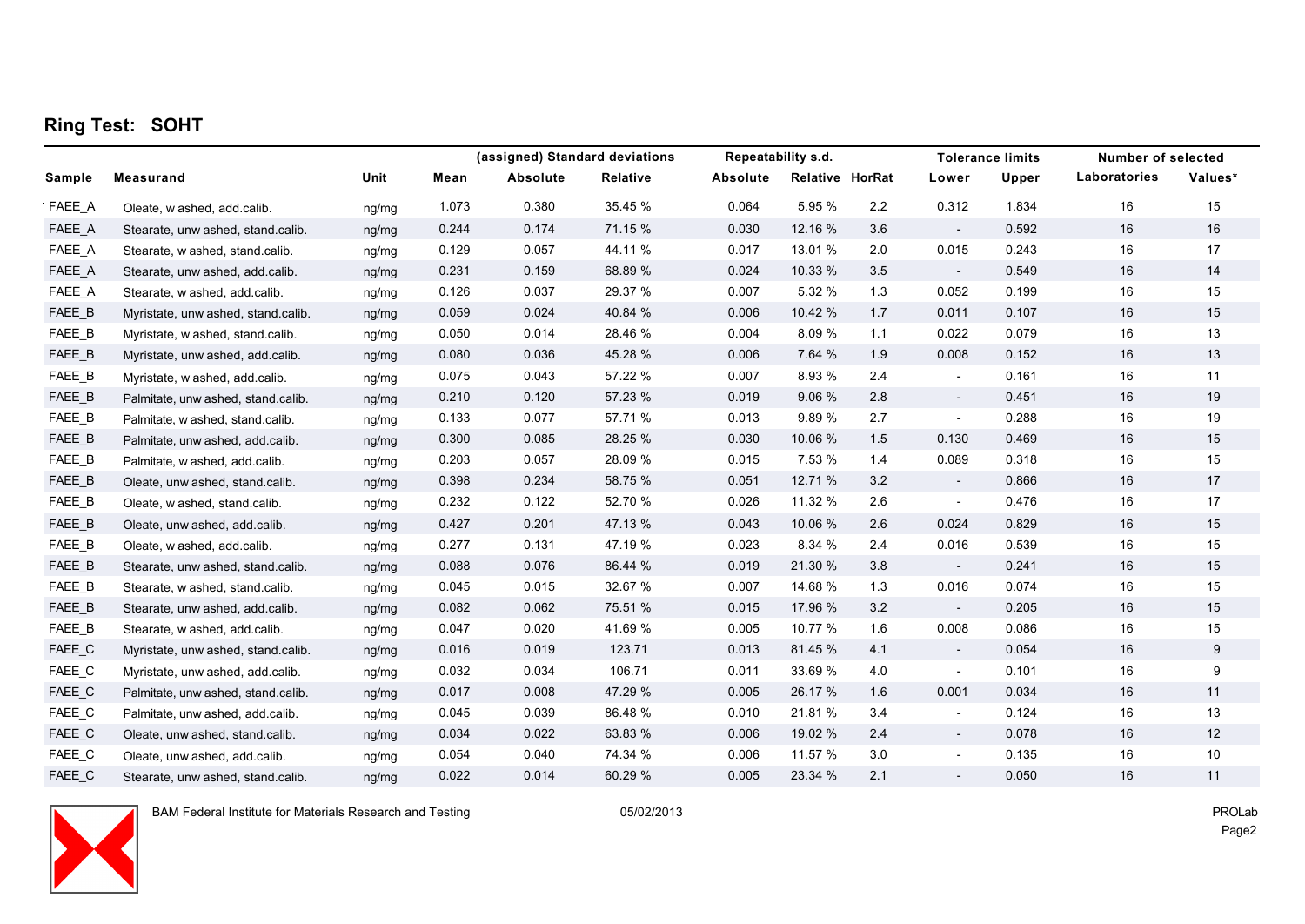### **Ring Test: SOHT**

|        |                                    |       |       |          | (assigned) Standard deviations | Repeatability s.d. |                 |     | <b>Tolerance limits</b>  | <b>Number of selected</b> |              |         |
|--------|------------------------------------|-------|-------|----------|--------------------------------|--------------------|-----------------|-----|--------------------------|---------------------------|--------------|---------|
| Sample | <b>Measurand</b>                   | Unit  | Mean  | Absolute | Relative                       | Absolute           | Relative HorRat |     | Lower                    | Upper                     | Laboratories | Values* |
| FAEE_C | Stearate, unw ashed, add calib.    | ng/mg | 0.034 | 0.024    | 70.56 %                        | 0.010              | 29.85 %         | 2.7 | $\overline{\phantom{a}}$ | 0.082                     | 16           | 11      |
| FAEE_D | Myristate, unw ashed, stand.calib. | ng/mg | 0.036 | 0.008    | 21.14 %                        | 0.004              | 10.75 %         | 0.8 | 0.021                    | 0.052                     | 16           | 14      |
| FAEE_D | Myristate, unw ashed, add.calib.   | ng/mg | 0.048 | 0.017    | 35.33 %                        | 0.006              | 11.76 %         | 1.4 | 0.014                    | 0.082                     | 16           | 15      |
| FAEE_D | Palmitate, unw ashed, stand.calib. | ng/mg | 0.142 | 0.065    | 45.76 %                        | 0.011              | 7.52 %          | 2.1 | 0.012                    | 0.271                     | 16           | 17      |
| FAEE_D | Palmitate, unw ashed, add calib.   | ng/mg | 0.203 | 0.080    | 39.39 %                        | 0.013              | 6.54 %          | 1.9 | 0.043                    | 0.363                     | 16           | 15      |
| FAEE D | Oleate, unw ashed, stand.calib.    | ng/mg | 0.160 | 0.036    | 22.24 %                        | 0.014              | 9.00%           | 1.1 | 0.089                    | 0.232                     | 16           | 15      |
| FAEE_D | Oleate, unw ashed, add.calib.      | ng/mg | 0.179 | 0.076    | 42.22 %                        | 0.010              | 5.41 %          | 2.0 | 0.028                    | 0.330                     | 16           | 15      |
| FAEE_D | Stearate, unw ashed, stand.calib.  | ng/mg | 0.055 | 0.019    | 35.19 %                        | 0.006              | 10.93 %         | 1.4 | 0.016                    | 0.094                     | 16           | 15      |
| FAEE_D | Stearate, unw ashed, add calib.    | ng/mg | 0.058 | 0.018    | 30.70 %                        | 0.003              | 4.90 %          | 1.2 | 0.022                    | 0.093                     | 16           | 15      |
| FAEE_E | Myristate, unw ashed, stand.calib. | ng/mg | 0.063 | 0.011    | 17.33 %                        | 0.005              | 8.26 %          | 0.7 | 0.041                    | 0.085                     | 16           | 17      |
| FAEE_E | Myristate, unw ashed, add.calib.   | ng/mg | 0.082 | 0.029    | 35.50 %                        | 0.005              | 6.28 %          | 1.5 | 0.024                    | 0.140                     | 16           | 15      |
| FAEE_E | Palmitate, unw ashed, stand.calib. | ng/mg | 0.243 | 0.120    | 49.19 %                        | 0.014              | 5.89 %          | 2.5 | 0.004                    | 0.483                     | 16           | 19      |
| FAEE_E | Palmitate, unw ashed, add calib.   | ng/mg | 0.355 | 0.129    | 36.31 %                        | 0.014              | 3.89 %          | 1.9 | 0.097                    | 0.613                     | 16           | 15      |
| FAEE_E | Oleate, unw ashed, stand calib.    | ng/mg | 0.262 | 0.098    | 37.40 %                        | 0.021              | 8.06 %          | 1.9 | 0.066                    | 0.457                     | 16           | 17      |
| FAEE_E | Oleate, unw ashed, add.calib.      | ng/mg | 0.320 | 0.083    | 26.07 %                        | 0.023              | 7.11 %          | 1.4 | 0.153                    | 0.486                     | 16           | 15      |
| FAEE_E | Stearate, unw ashed, stand.calib.  | ng/mg | 0.089 | 0.029    | 32.57 %                        | 0.018              | 20.49 %         | 1.4 | 0.031                    | 0.147                     | 16           | 17      |
| FAEE_E | Stearate, unw ashed, add.calib.    | ng/mg | 0.093 | 0.029    | 31.74 %                        | 0.018              | 19.29 %         | 1.4 | 0.034                    | 0.151                     | 16           | 15      |
| FAEE_F | Myristate, unw ashed, stand.calib. | ng/mg | 0.115 | 0.036    | 30.93 %                        | 0.006              | 5.18 %          | 1.4 | 0.044                    | 0.187                     | 16           | 17      |
| FAEE_F | Myristate, w ashed, stand.calib.   | ng/mg | 0.102 | 0.034    | 33.01 %                        | 0.007              | 6.73 %          | 1.5 | 0.035                    | 0.169                     | 16           | 17      |
| FAEE_F | Myristate, unw ashed, add.calib.   | ng/mg | 0.150 | 0.058    | 39.03 %                        | 0.005              | 3.01 %          | 1.8 | 0.033                    | 0.266                     | 16           | 15      |
| FAEE_F | Myristate, w ashed, add calib.     | ng/mg | 0.120 | 0.051    | 42.60 %                        | 0.010              | 8.12 %          | 1.9 | 0.018                    | 0.222                     | 16           | 13      |
| FAEE_F | Palmitate, unw ashed, stand.calib. | ng/mg | 0.465 | 0.243    | 52.18 %                        | 0.047              | 10.05 %         | 2.9 | $\overline{\phantom{a}}$ | 0.951                     | 16           | 19      |
| FAEE_F | Palmitate, w ashed, stand.calib.   | ng/mg | 0.391 | 0.201    | 51.49 %                        | 0.042              | 10.81 %         | 2.8 | $\overline{\phantom{a}}$ | 0.794                     | 16           | 19      |
| FAEE F | Palmitate, unw ashed, add calib.   | ng/mg | 0.653 | 0.237    | 36.38 %                        | 0.033              | 5.13 %          | 2.1 | 0.178                    | 1.127                     | 16           | 15      |
| FAEE F | Palmitate, w ashed, add.calib.     | ng/mg | 0.491 | 0.138    | 28.18 %                        | 0.039              | 7.85 %          | 1.6 | 0.214                    | 0.768                     | 16           | 13      |
| FAEE_F | Oleate, unw ashed, stand.calib.    | ng/mg | 0.460 | 0.232    | 50.51 %                        | 0.030              | 6.49 %          | 2.8 | $\overline{\phantom{a}}$ | 0.925                     | 16           | 19      |
| FAEE_F | Oleate, w ashed, stand.calib.      | ng/mg | 0.396 | 0.194    | 49.00 %                        | 0.045              | 11.41 %         | 2.7 | 0.008                    | 0.784                     | 16           | 19      |
| FAEE F | Oleate, unw ashed, add calib.      | nq/mq | 0.596 | 0.226    | 37.96 %                        | 0.036              | 6.09%           | 2.2 | 0.143                    | 1.048                     | 16           | 15      |



BAM Federal Institute for Materials Research and Testing 05/02/2013